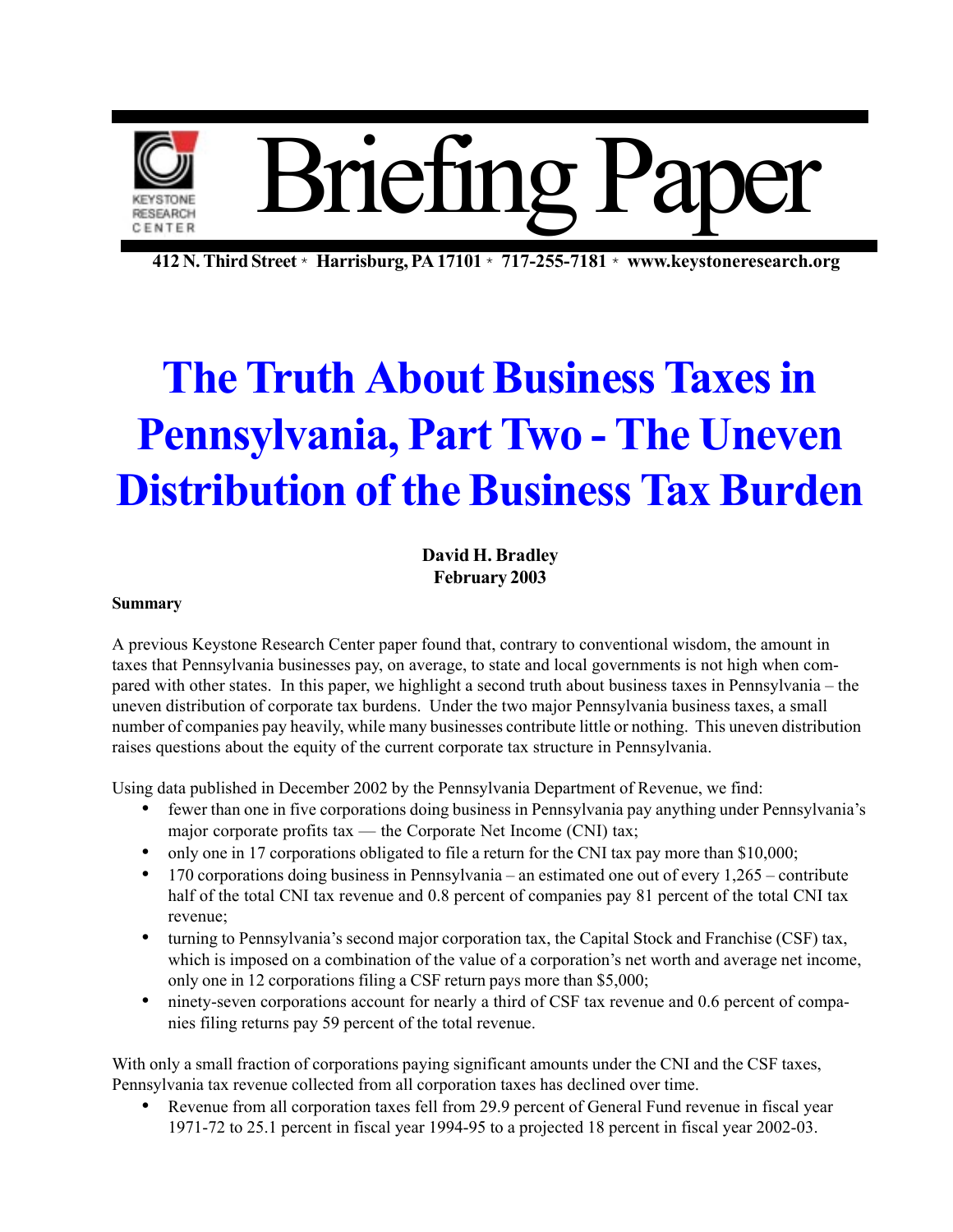

- The steepest decline in revenue is from Pennsylvania's CNI tax, which dropped from 14.2 percent of General Fund revenue in fiscal year 1971-72 to 11.7 percent in fiscal year 1994-95 to a projected 7.3 percent in fiscal year 2002-03.
- Tax revenue from the CSF tax went from 6.3 percent of General Fund revenue in fiscal year 1971-72 to 5.5 percent in fiscal year 1994-95 to a projected 4.4 percent in fiscal year 2002-03.

Today, the fall in revenues from corporation taxes exacerbates the state's fiscal crisis. Over the longer haul, Pennsylvania's unevenly distributed business taxes are unfair to those businesses that pay most heavily and perpetuate the myth that business taxes are high overall. The end of the paper outlines four options for distributing the Pennsylvania business tax burden more evenly. We also recommend that the Pennsylvania Department of Revenue produce a public report that would provide basic information on corporations that pay different amounts in CNI and CSF taxes.

# **Pennsylvania's Budget Deficit**

Our examination of the second truth about Pennsylvania's business taxes comes in the context of the state's current budget shortfall. In his inaugural address on January 21<sup>st</sup>, 2003, incoming Governor Ed Rendell said this deficit "could reach \$2 billion or more" next fiscal year.

This projection is in line with those of the National Conference of State Legislatures (NCSL). In a November 2002 analysis of state budgets, NCSL labeled Pennsylvania's revenue outlook "pessimistic" and one of the nine worst in the nation. NCSL estimated one-time funding sources used in the fiscal year 2002-03 to add up to \$1.8 billion.<sup>1</sup> Without these one-time sources, the budget shortfall would have been \$1.8 billion this year. Even with one-time boosts, projected revenues have trailed state appropriations enacted under the 2002-03 budget by \$558 million (and rising). This has necessitated spending cuts and further dipping into the state's Rainy Day Fund.2

# **Overview of Pennsylvania General Fund**

Table 1 provides an overview of the General Fund of Pennsylvania. The General Fund is the major operating fund of the Commonwealth and receives all tax receipts and other revenues not specified to be placed in special funds. (The two largest special funds that are not part of the General Fund are the motor license fund and the lottery, the latter set aside for programs that benefit seniors.)

The General Fund in fiscal year 2002-03 is estimated to be nearly \$21.8 billion.3 Three major classes of taxes account for 91.2 percent of General Fund revenue.

- Consumption taxes sales and use, cigarette, malt beverage, and liquor are estimated to generate nearly \$8.6 billion in revenue in fiscal year 2002-03, or 39.3 percent of the General Fund.4
- Personal Income taxes are estimated to generate \$7.4 billion in revenue in fiscal year 2002-03, or 33.9 percent of the General Fund.
- Corporation taxes which include, in addition to the CNI and CSF taxes, the utility gross receipts tax, utility property tax, insurance premium tax, and various financial institution taxes – are estimated to generate \$3.9 billion, or 18 percent of the General Fund (Table 2).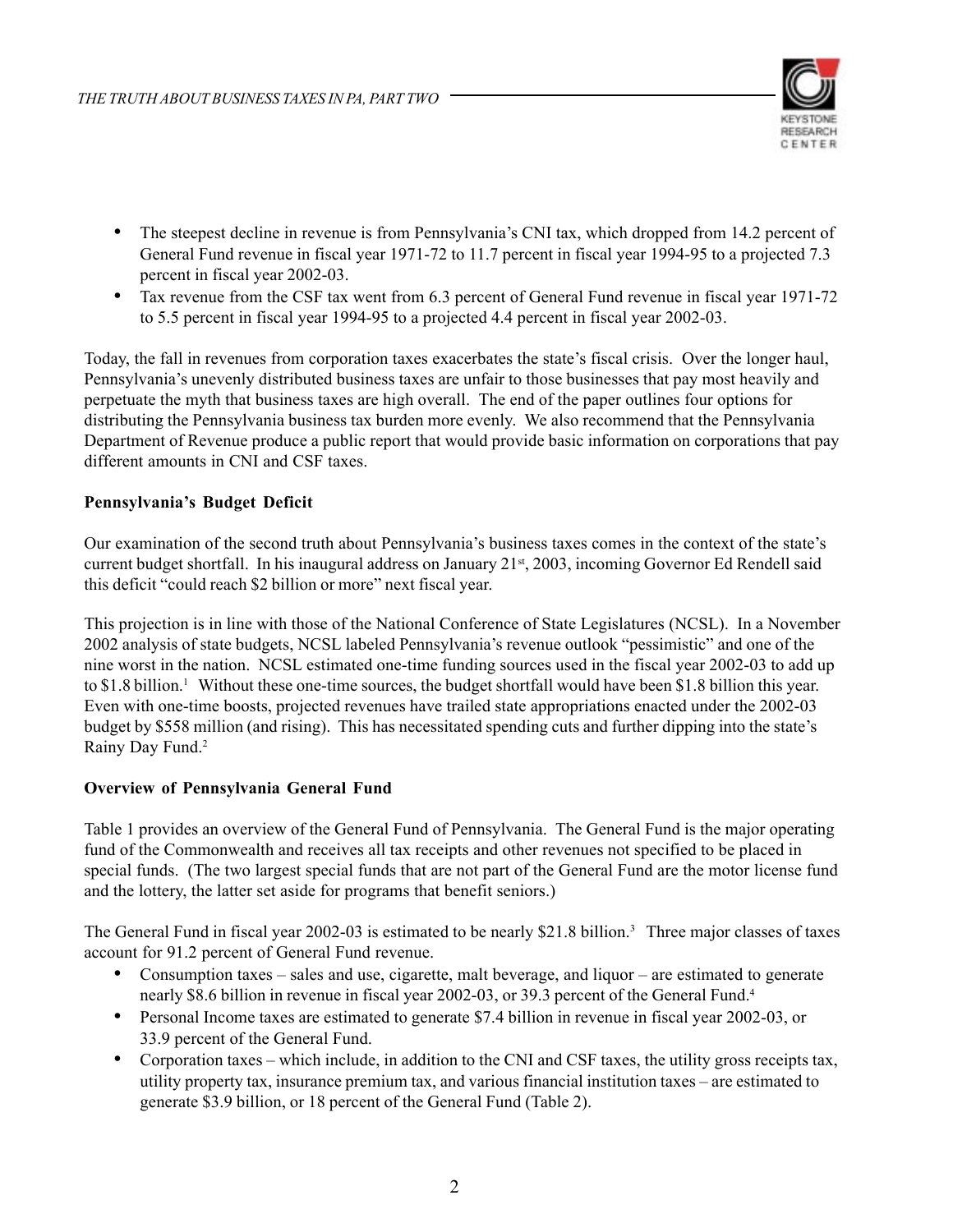

| Table 1. Projected Pennsylvania General Fund Revenue in Fiscal Year 2002-03 |                              |                                      |
|-----------------------------------------------------------------------------|------------------------------|--------------------------------------|
| <b>Tax Type</b>                                                             | <b>Amount (\$ thousands)</b> | <b>Share of General Fund Revenue</b> |
| General Fund                                                                | \$21,812,100                 |                                      |
| <b>Consumption Taxes</b>                                                    | \$8,575,800                  | 39.3                                 |
| Personal Income Taxes                                                       | \$7,395,800                  | 33.9                                 |
| <b>Corporation Taxes</b>                                                    | \$3,924,200                  | 18.0                                 |
| <b>Other Taxes</b>                                                          | \$1,114,700                  | 5.1                                  |
| <b>Nontax Revenue</b>                                                       | \$801,600                    | 3.7                                  |

Source: Keystone Research Center (KRC) analysis of Pennsylvania Department of Revenue (DOR) projections made at the beginning of Fiscal Year (FY) 2002-03.

- The Corporate Net Income (CNI) tax is the largest source of corporate tax revenue in Pennsylvania, estimated to generate \$1.6 billion in fiscal year 2002-03, or 7.3 percent of total General Fund revenue.
- The Capital Stock and Franchise (CSF) tax is the second largest source of corporate tax revenue, estimated to generate \$957 million in fiscal year 2002-03, or 4.4 percent of total general fund revenue.
- The Gross Receipts tax a sales tax on selected transport and utility services is estimated to generate \$769 million in fiscal year 2002-03, accounting for 3.5 percent of total general fund revenue.

| Table 2. Projected Pennsylvania Corporation Taxes in Fiscal Year 2002-03 |                              |                                      |
|--------------------------------------------------------------------------|------------------------------|--------------------------------------|
| <b>Tax Type</b>                                                          | <b>Amount (\$ thousands)</b> | <b>Share of General Fund Revenue</b> |
| General Fund                                                             | \$21,812,100                 |                                      |
| <b>Total Corporation Taxes</b>                                           | \$3,924,200                  | 18.0                                 |
| Corporate Net Income                                                     | \$1,597,800                  | 7.3                                  |
| Capital Stock & Franchise                                                | \$956,600                    | 4.4                                  |
| <b>Gross Receipts</b>                                                    | \$768,600                    | 3.5                                  |
| <b>Utility Property</b>                                                  | \$41,900                     | 0.2                                  |
| <b>Insurance Premium</b>                                                 | \$326,000                    | 1.5                                  |
| <b>Financial Institution</b>                                             | \$220,800                    | 1.0                                  |
| <b>Other Selective</b>                                                   | \$12,500                     | 0.1                                  |

Source: KRC analysis of PA DOR projections made at the beginning of FY 2002-03.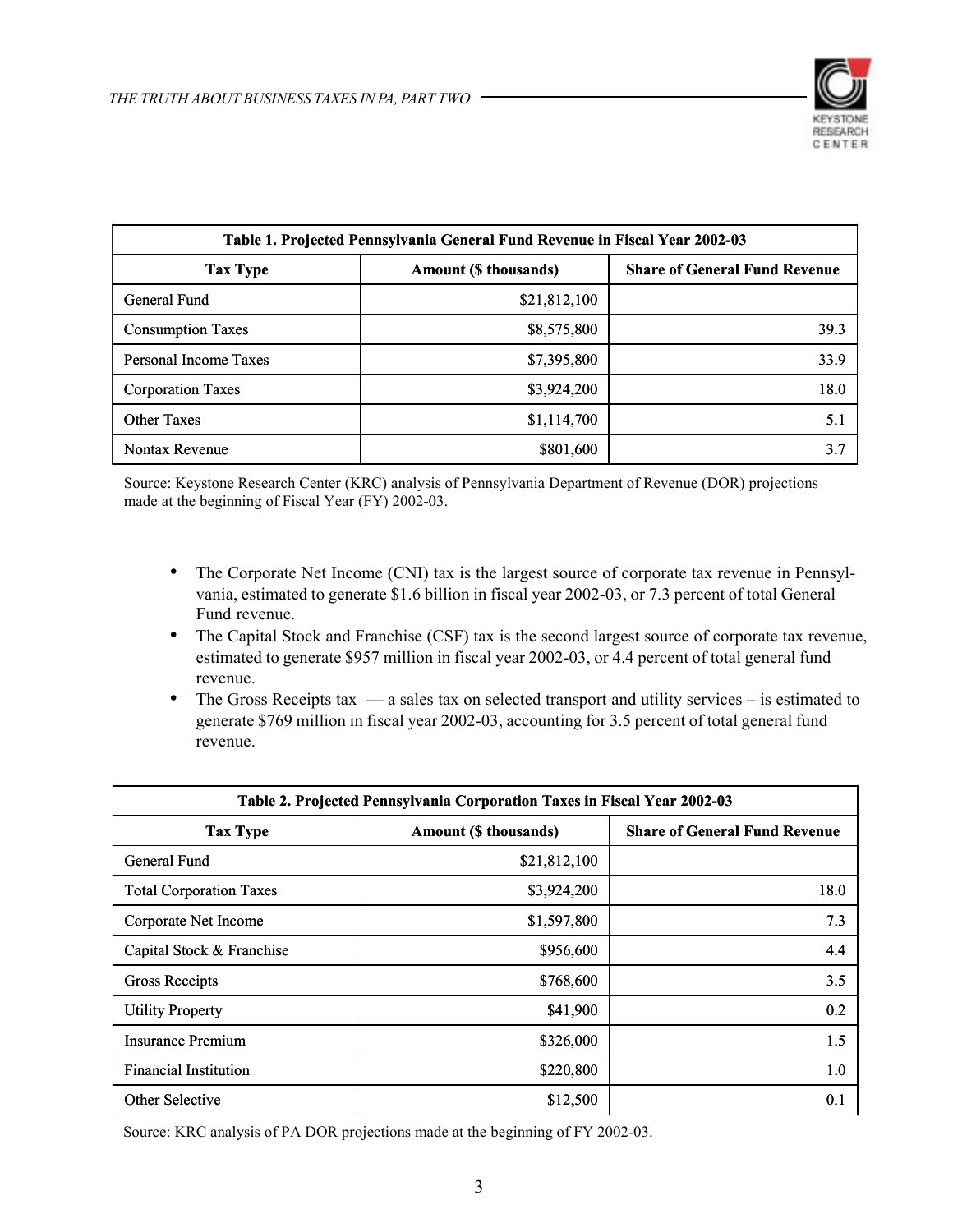

#### **Corporation Taxes in Pennsylvania: A Declining Source of Revenue**

Over the past three decades, but particularly since 1995, General Fund revenue from corporate taxes has declined.5 Figures 1 and 2 provide a snapshot of General Fund revenue sources in fiscal year 1991-92 and fiscal year 2002-03. It shows that the share of General Fund revenue from corporation taxes declined from 26 percent to 18 percent in this period.

Figure 3 provides data on the three main components of corporate taxation – CNI, CSF, and Gross Receipts – as well as total corporation taxes as a share of General Fund revenue from fiscal years 1971-72 through 2002-03.



**Figure 1. General Fund Revenue Sources, FY 1991-92**

Source: Keystone Research Center (KRC) analysis of PA Department of Revenue data (The Statistical Supplement for the Pennsylvania Tax Compendium).



Source: KRC analysis of PA Department of Revenue data.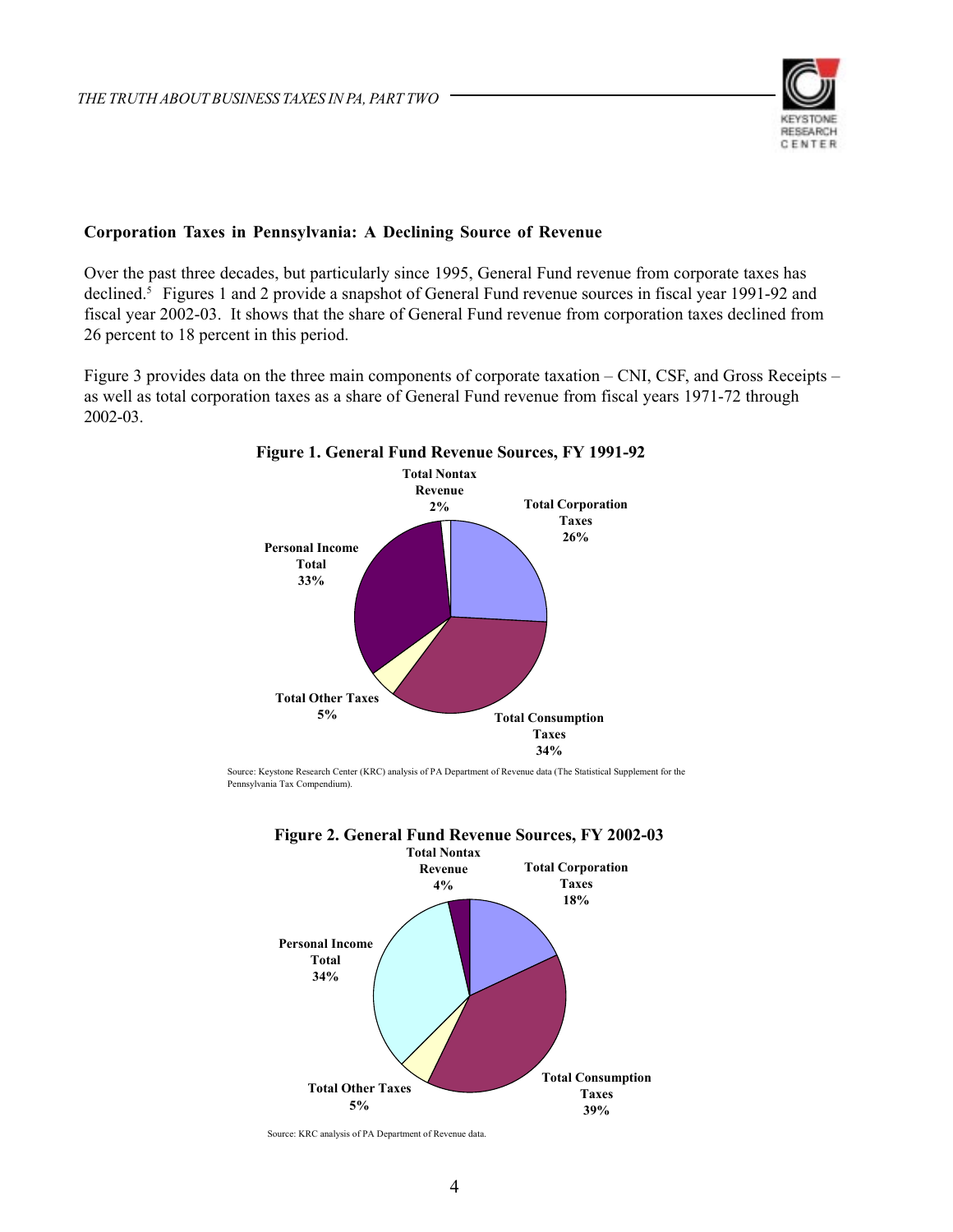

- Revenue from all corporation taxes has declined from 29.9 percent of General Fund revenue in fiscal year 1971-72 to 25.1 percent in fiscal year 1994-95 to 18 percent in fiscal year 2002-03.
- The steepest decline in revenue is from Pennsylvania's Corporate Net Income (CNI) tax, which dropped from 14.2 percent of General Fund revenue in fiscal year 1971-72 to 11.7 percent in fiscal year 1994-95 to 7.3 percent in fiscal year 2002-03.
- Tax revenue from the Capital Stock and Franchise (CSF) tax went from 6.3 percent of General Fund revenue in fiscal year 1971-72 to 5.5 percent of General Fund revenue in fiscal year 1994-95 to 4.4 percent of General Fund revenue in fiscal year 2002-03.

Across the 50 states, a decline of revenue from corporate taxes is a widespread phenomenon. From 1989 through 2001, 39 of the 44 states with corporate income taxes saw a drop in revenue from this tax as a share of state tax revenues (Figure 4). The decline ranged from 12.7 percentage points in Connecticut to 0.5 percentage points in New York, with Pennsylvania in the middle of the 39 states with a 3 percentage point drop.

Four factors appear to explain the decline in corporate tax revenue share. First, the Pennsylvania legislature made a conscious decision to lower corporate contributions to the state's revenue by lowering corporate tax rates. In Pennsylvania, the CNI rate was lowered from 11.99 percent to 9.99 percent in 1995. Additionally, the CSF tax is scheduled to be phased out by 2010.

Second, some of the decline is likely due to more corporations becoming Subchapter S corporations. In the current fiscal year, the fact that Pennsylvania only collects the 2.8 percent PIT on Subchapter S profits (rather than 9.99 percent) cost the Commonwealth an estimated \$500 million.6 Third, some of the decline in the corporate share of tax revenues in the last few years is due to the recent recession.



# **Figure 3. Pennsylvania's Main Corporation Taxes as a Share of General Fund Revenue, 1972-2003 (percent)**

Source: KRC analysis of PA Department of Revenue data.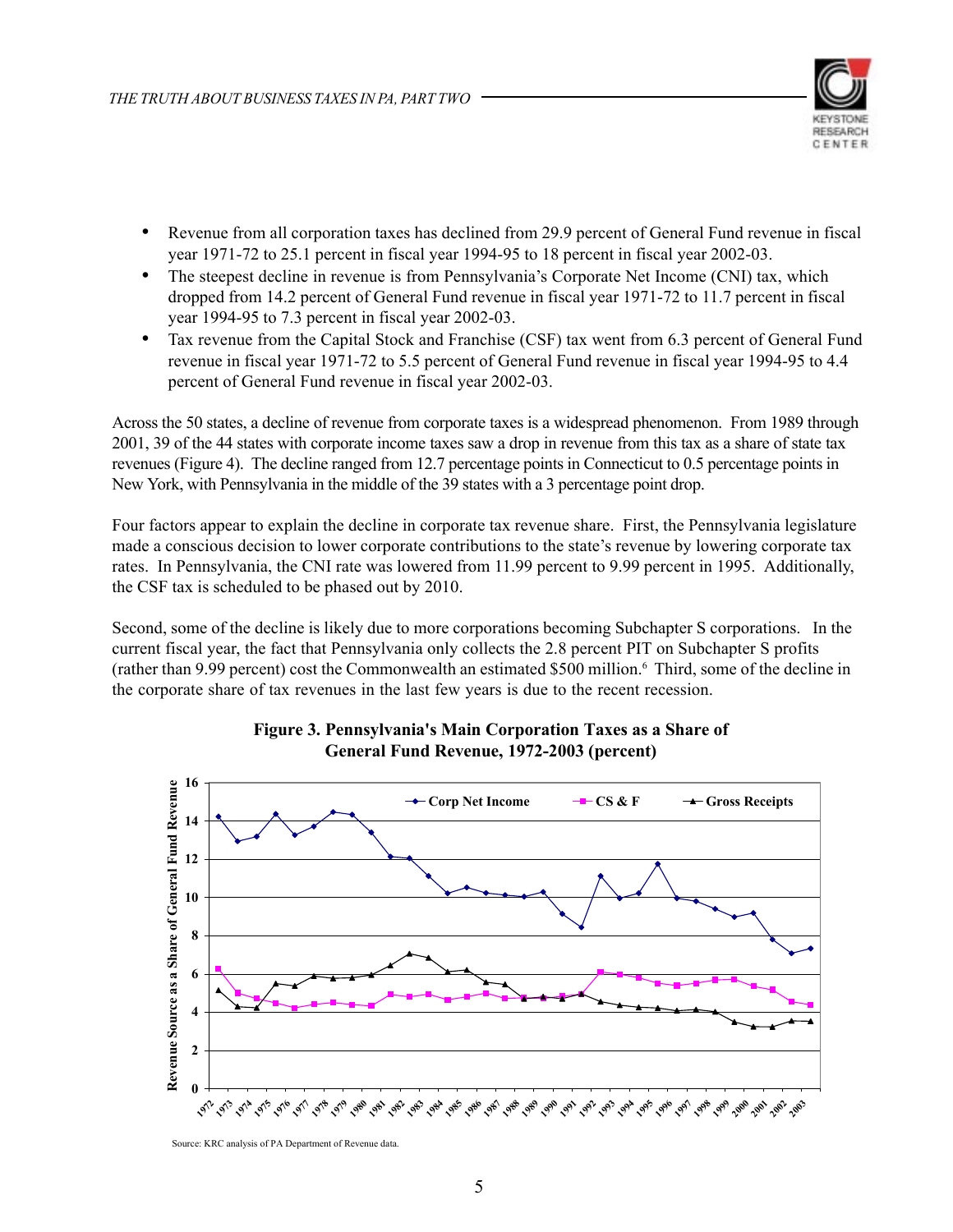





Source: KRC, based on U.S. Census Bureau data.

Fourth, it is likely that part of the decline in the corporate tax share of state revenues is due to the growing sophistication of corporations' tax planning. Corporations have become more adept at finding ways to lower their tax liability for any given level of profit and operations. Across the United States, the executive director of the Multistate Tax Commission recently suggested that as much as 80 percent of the decline in the past two decades of corporate income tax revenue is due to tax planning or "weakened standards of income accountability."7 We detail near the end of the paper some of the ways corporations lower their taxes.

Compared to the other two main sources of General Fund revenue – consumption taxes and personal income taxes – the decline in corporation taxes is striking. Figure 5 presents data showing corporation taxes as a share of consumption and personal income taxes. In 1992, corporation tax revenue in Pennsylvania was 78 percent of personal income tax revenue and 75 percent of consumption tax revenue. With the slowdown in the economy, the ratio of corporate tax revenues to consumption and personal income tax revenues dropped to 46 percent (consumption) and 53 percent (personal income) in fiscal year 2002-03.

### **Who Pays Corporate Taxes in Pennsylvania?**

Pennsylvania Department of Revenue data allow us to explore the distribution of CNI and Capital Stock and Franchise tax liability.<sup>8</sup> For the tax year 1997, data are available on what corporations paid on the CNI plus the CSF. In that year, 63 percent of corporations filing a CNI and/or CSF tax form — 135,373 of 215,078 corporations – paid \$0 to \$300. We now consider the distribution of payments on each tax separately.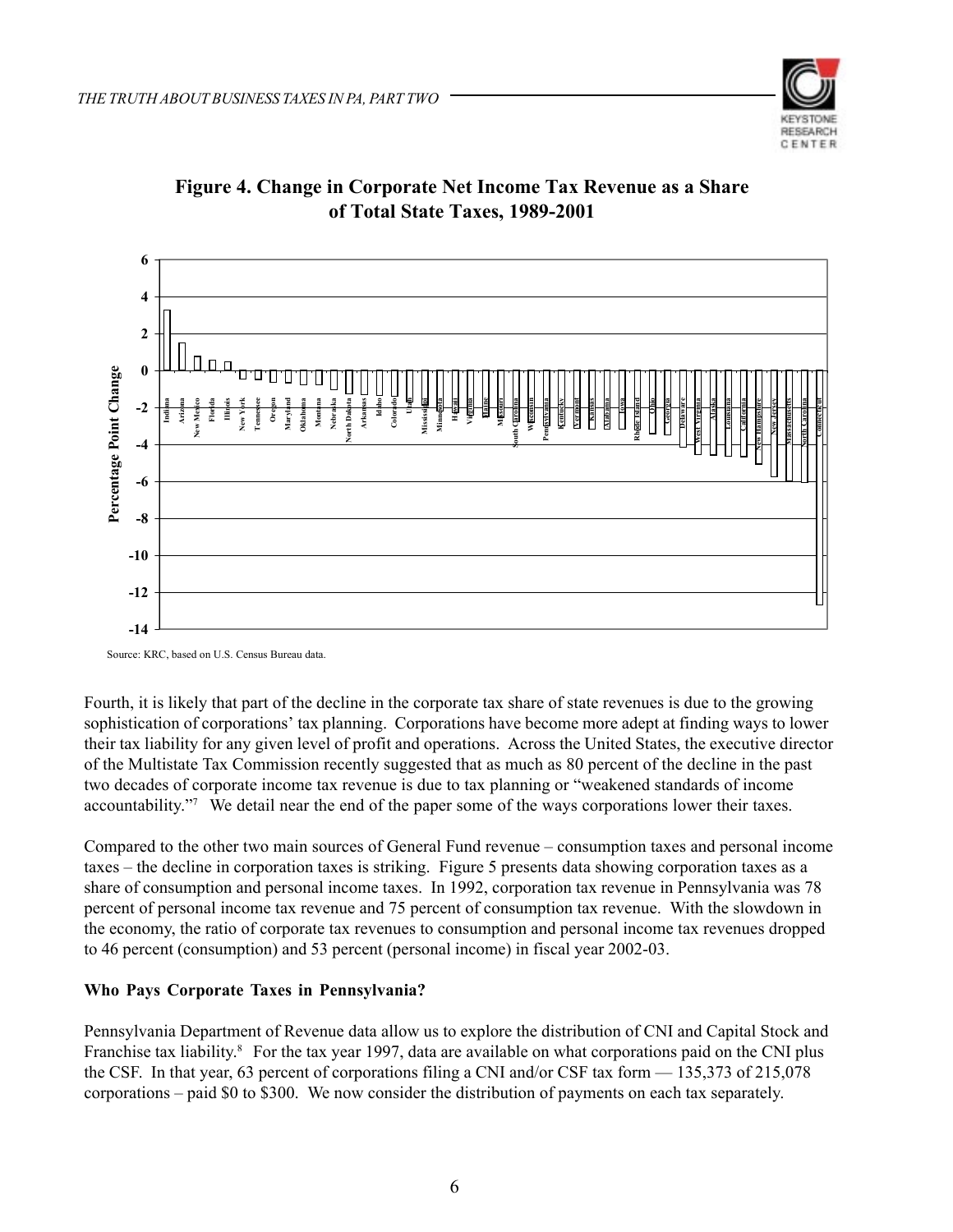



# **Figure 5. Pennsylvania Corporation Taxes as a Share of**

### *Corporate Net Income Tax*

Fewer than one in five corporations doing business in Pennsylvania (42,909 of 228,514) paid any CNI in 1999. (Technically, the CNI tax is 9.99 percent times federal taxable income, with some adjustments specific to Pennsylvania, multiplied by an "apportionment" factor that depends on what fraction of the company's U.S. sales, property, and payroll are in Pennsylvania.<sup>9</sup>)

- An estimated 45 percent of the 228,514 corporations filing returns for the CSF tax were Subchapter S corporations or other entities not subject to the CNI. Subchapter S corporations do not pay corporate tax on their profit. Instead, the profit is "passed through" to shareholders who pay the 2.8 percent Personal Income Tax on it. The huge gap between the 9.99 percent CNI and the 2.8 percent PIT is a major source of tax inequity between Subchapter S corporation and C corporations.
- Of the 126,225 corporations subject to the CNI in tax year 1999, only 42,909, or 34 percent, paid any CNI tax.

Figure 6 shows the liability distribution for the 126,225 corporations filing CNI returns in tax year 1999.

- Of this group, 83,316, or 66 percent, paid no CNI tax.
- Another 19,202, or 15 percent of 126,225, paid between \$1 and \$1,000 in CNI tax.
- Only 7,457, or 5.9 percent of CNI liable corporations, paid \$10,001 or more in CNI tax, with 171 of these corporations paying over \$1 million each.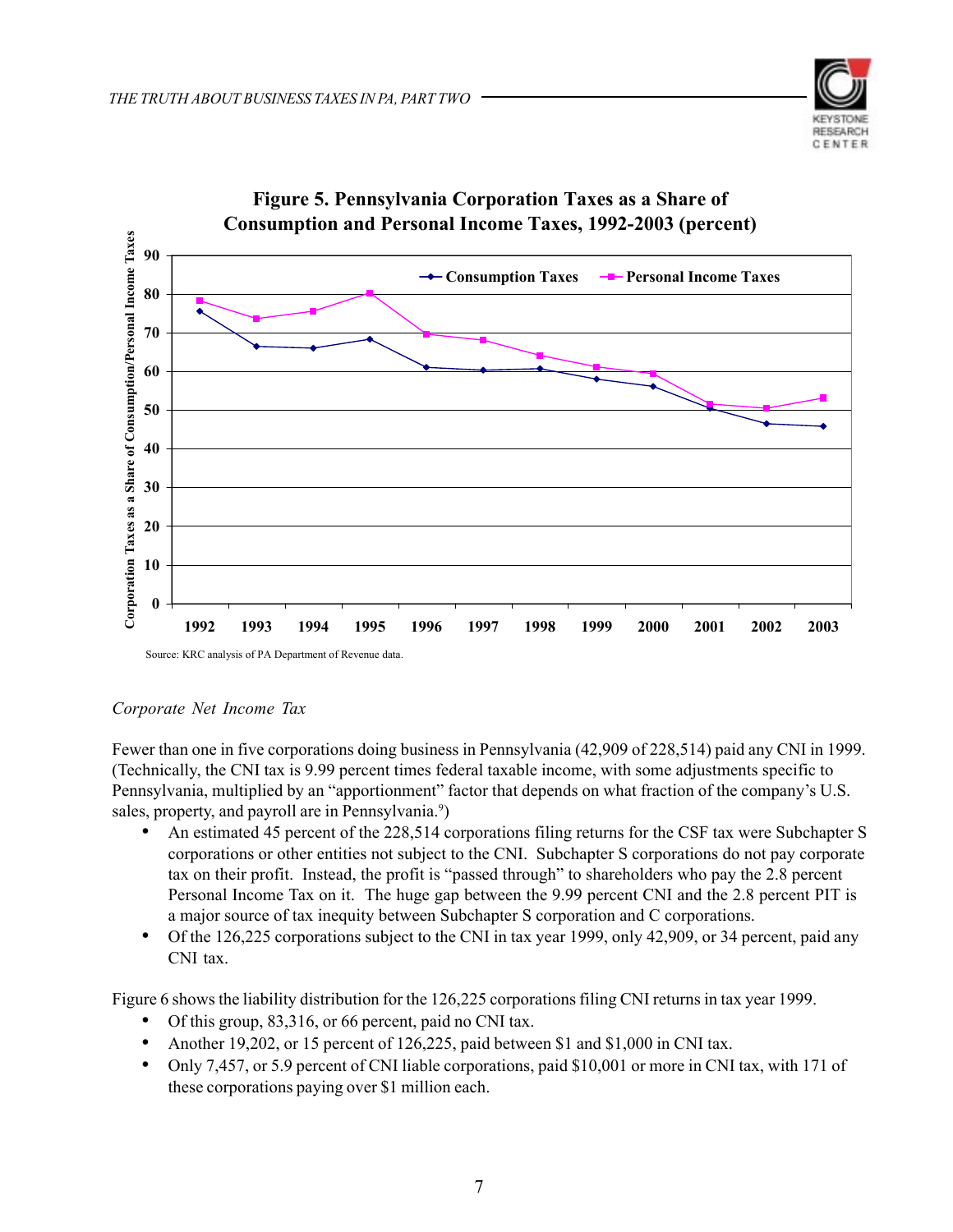



# **Figure 6. Distribution of Liability for PA Corporations Subject to CNI, Tax Year 1999**

Source: KRC analysis of PA Department of Revenue data.

Precise information is not disclosed on what individual corporations pay in the CNI. However, the Department of Revenue does report the total paid by corporations paying within different ranges (e.g., over \$1 million, \$100,001 to \$1 million). In data published in December 2002 (for Tax Year 1997):

- 170 Pennsylvania corporations, representing 0.13 percent of all corporations liable for the CNI tax, supplied 51 percent of the total CNI tax revenue of \$1.43 billion;<sup>10</sup>
- 132,247 Pennsylvania corporations, or 98.7 percent of all corporations filing returns for the CNI tax, paid just 18.8 percent of the total CNI tax revenue.

# *Capital Stock & Franchise Tax*

Although the Capital Stock and Franchise (CSF) tax works differently than the CNI tax, the distributional pattern for each is remarkably similar. (The CSF tax is derived by the following formula: {[.5 x (average net income/.095 + (.75)(net worth))] - \$125,000}times an apportionment factor based on the extent of the company's Pennsylvania operations times the tax rate (which equaled 6.99/1,000). Average net income is a five year average. Manufacturing operations are not counted in evaluating the extent of the company's Pennsylvania operations and are, therefore, exempt from the CSF tax.<sup>11</sup>)

In tax year 1999 (the latest year for which data are available), 228,514 corporations were obligated to file returns for the Capital Stock and Franchise Tax. As the text and figures below demonstrate, only 27 percent of corporations doing business in Pennsylvania (62,094 of 228,514) paid above the statutory minimum of \$200 in CSF tax in 1999. The remaining 166,420 corporations (73 percent) paid \$0-200 in tax year 1999.12

Figure 7 shows data on the liability distribution for the 228,514 corporations liable for the CSF tax in 1999.

• 20,304 corporations, or 9 percent, paid between \$201 and \$1,000 in CSF tax.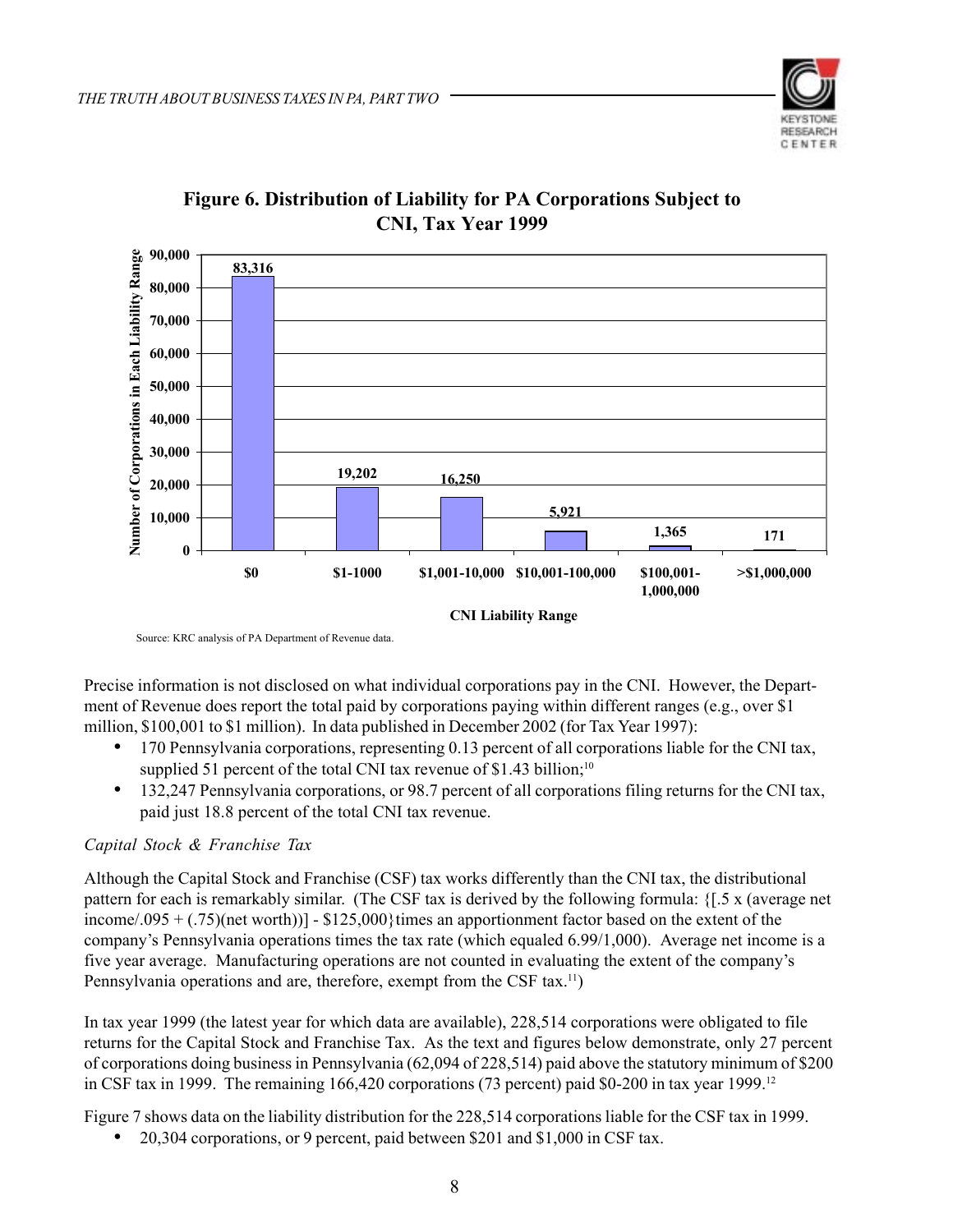



**Figure 7. Distribution of Liability for CS & F Tax, Tax Year 1999**

Source: KRC analysis of PA Department of Revenue data.

• 17,955, or 8 percent, paid \$5,001 or more in CSF tax, with 86 of these corporations paying over \$1 million each in CSF tax.

Similar to the CNI, the Department of Revenue reports the total paid by corporations paying within different ranges (e.g., over \$1 million, \$100,001 to \$1 million). In data published in December 2002 (for Tax Year 1997):13

- 97 corporations doing business in Pennsylvania, representing 0.05 percent of all corporations filing returns in that year, supplied 31 percent of the total CSF tax revenue of \$1.05 billion;
- 213,767 corporations doing business in Pennsylvania, or 99.4 percent of all corporations filing returns, paid 41 percent of the total CSF tax revenue.

Although the CSF tax still generates around \$1 billion per year in revenues, it is scheduled to be phased out by 2010. What Keystone Research Center predicted in 2000 is in imminent danger of coming to pass: "[P]hasing out [the CSF tax] without creating an alternative source of revenue is a time bomb for the state's next Governor. Only unexpectedly rapid growth will prevent the cut from derailing investments in education or in reducing worker insecurity …"14

In 2002, KRC reemphasized that, "[T]he CSFT phase-out passed without any consideration of whether the state would end up unable to fund its schools, expand quality pre-school programs, buttress its underfunded community colleges, or invest in other public goods of importance to businesses making expansion and location decisions."15 In a sluggish economy facing budget shortfalls, any serious discussion of tax reform in Pennsylvania must address the impending loss of revenue from the CSF tax.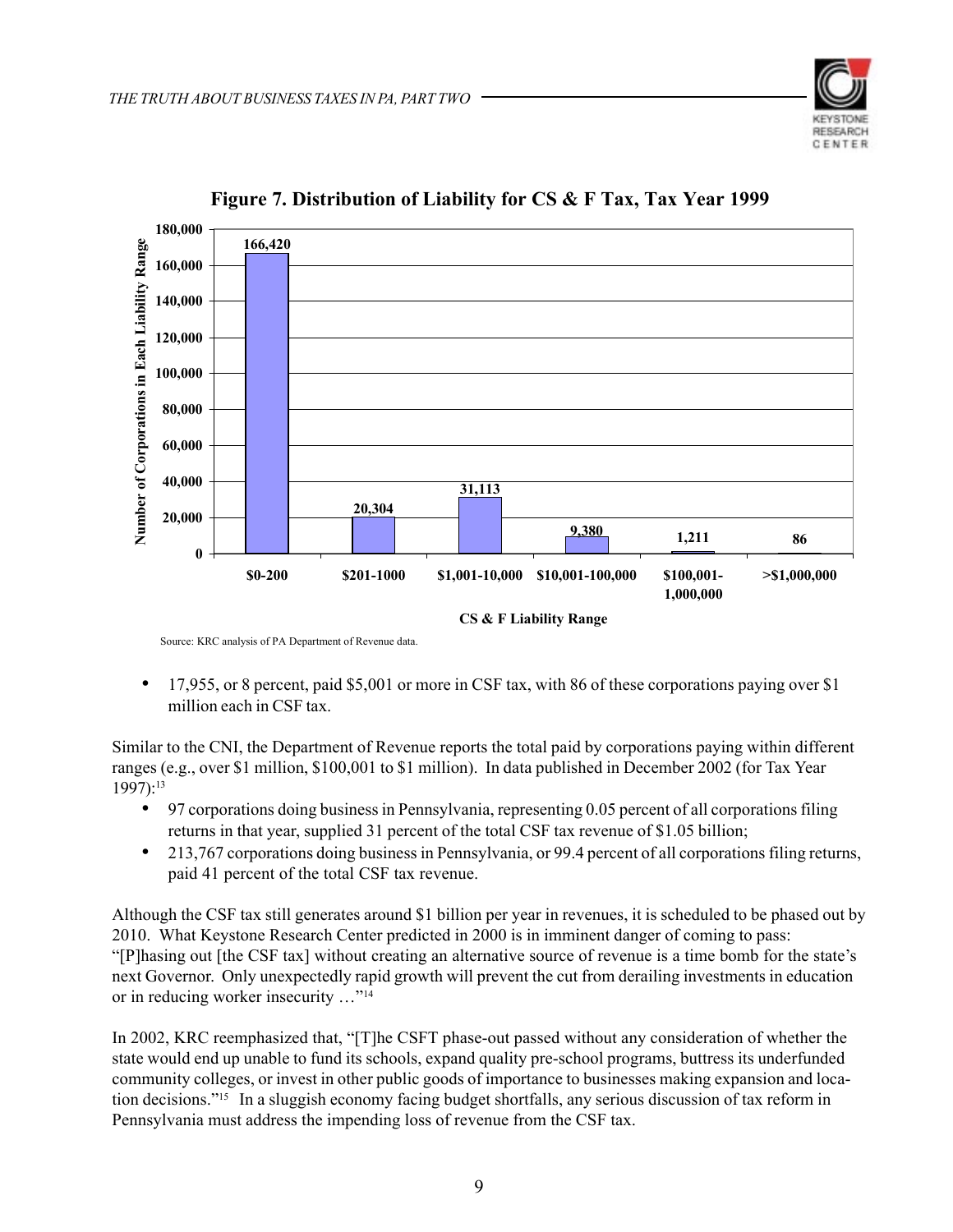

# Box 1. Lifting the Veil of Secrecy on What Individual Corporations Pay in Taxes<sup>16</sup>

Despite the importance of corporate taxes, it is nearly impossible for the public to determine the amount of state taxes an individual corporation pays. Corporations are required to disclose federal taxes paid in Securities and Exchange Commission filings, but are not required to disclose individual state tax information.

In his first budget address on March 26<sup>th</sup>, 2002, Governor James E. McGreevey of New Jersey partially lifted the veil of secrecy from what some of the state's biggest companies pay.17

- Of the 50 largest companies in New Jersey, 30 paid only the minimum corporate tax of \$200 per year.
- The 50 largest companies (measured by number of employees) combined to pay a total of \$345 million in corporate income taxes in 1999. Ten of these companies paid \$314 million (or 91 percent), while 30 of these companies paid a collective total of \$6,000 (\$200 per company).
- Corporate profits in New Jersey doubled from 1991 to 2001, rising from \$15.6 billion to \$31.2 billion. In the same period, corporate business tax collections went only from \$1.1 billion to \$1.4 billion (27 percent increase), even though the business tax rate remained unchanged.

In the legislative hearings on the proposed New Jersey Business Tax Reform Act, three different grocery stores revealed their corporate tax burdens.

- A&P, with \$1.5 billion in sales and 11,380 employees in New Jersey, paid \$200 in corporate income tax in 2001.
- QuickChek, with\$275 million in sales and 1,700 employees, paid \$210,000 in corporate taxes.
- Pagano's IGA single supermarket store in Bayonne paid \$3,000 in corporate taxes.

# **Corporate Tax Policy Options for Pennsylvania**

This paper so far has shown that the share of Pennsylvania taxes accounted for by corporations has declined over time. Second, corporate taxes are highly unevenly distributed – some corporations undoubtedly pay a lot, while the majority of corporations pay very little, and a large number pay nothing on one or both of the CNI and CSF tax. This final section discusses four possible approaches to achieving more equitable Pennsylvania corporate taxes. These options could help address the short-term budget crisis and avoid future crises by replacing revenue lost via the CSF phase-out.18

### *Income Shifting*

One strategy that companies employ to lower their taxes relies on the creation of "passive investment companies" or PICs. Companies using this strategy establish PICs in a state that does not tax royalties, interest, or similar types of "intangible income." They then have the PIC charge one or more corporate entities in another state for use of its trademark or patent. The royalty paid to the PIC is deducted as a business expense, reducing the profit in the state or states with a CNI (Box 2).

While it is not possible to estimate the prevalence of PICs, since the information is confidential, documents from court cases and investigative journalism provide insight into some specific cases.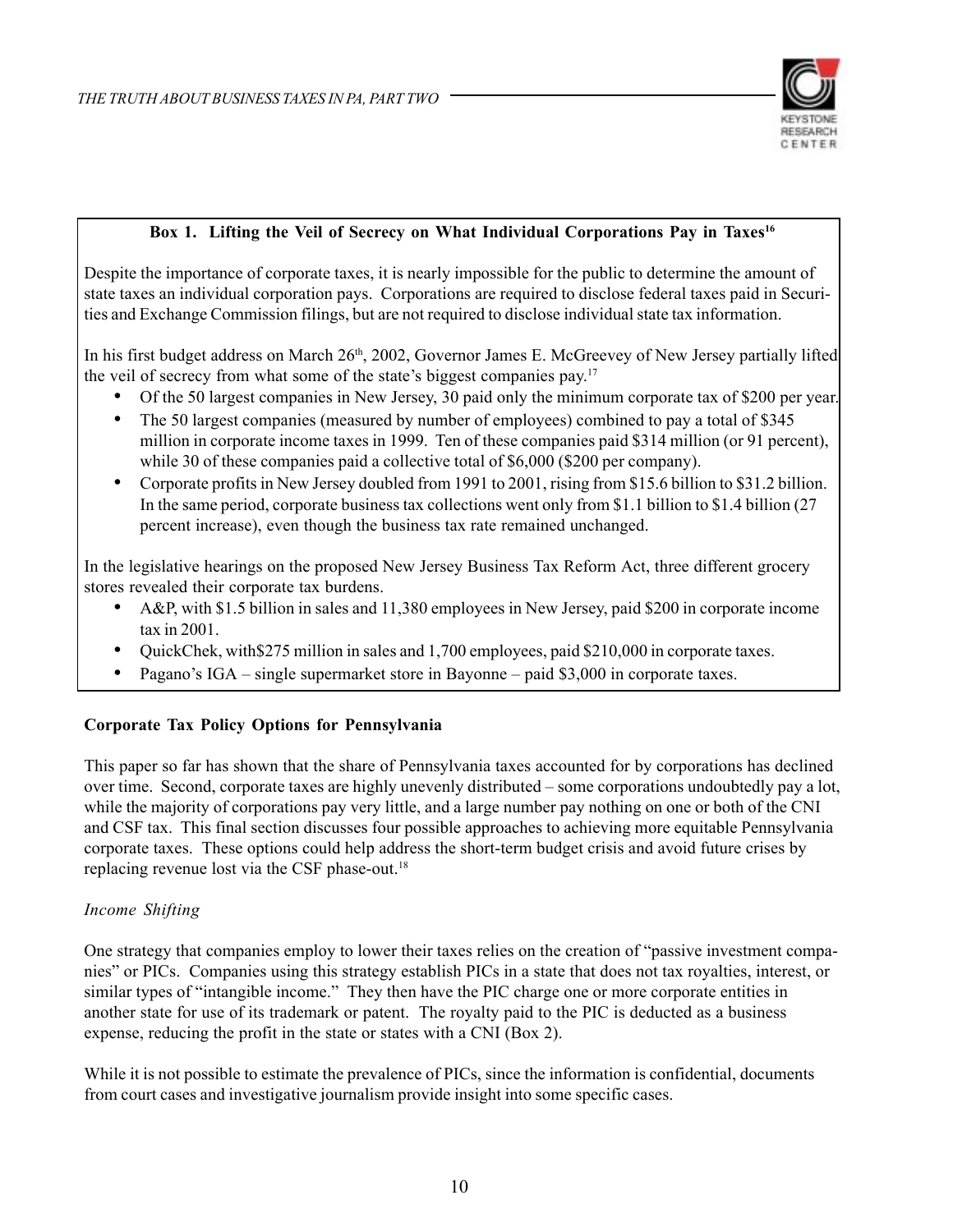

# **Box 2. How the PIC Game Works**

Step 1: A parent corporation sets up a PIC in a state without a corporate income tax (Nevada) or a state that does not tax corporations whose only income is from intangible assets (Delaware).

Step 2: The parent corporation transfers to PIC its patents, trademarks, "know-how," and other intangible assets.

Step 3: The PIC licenses back to the parent corporation the right to use patents, trademarks, etc. in exchange for royalties.

Result: Payment of royalties from the parent corporation to the PIC reduces, or perhaps eliminates, the taxable profit of the parent corporation, while the PIC is not subject to tax on its profit.

Step 4: The PIC then lends its profit to the parent corporation in exchange for interest payments, which further reduces the parent corporation's profits.

Adapted from Michael Mazerov, Two Key State Corporate Income Tax Reforms, presented at "10<sup>th</sup> Annual Funding State Services Conference" December 8<sup>th</sup>, 2002, Washington D.C.

- In perhaps the most notorious PIC case, the Delaware PIC of Toys R' Us received \$55 million in royalties and other passive income in 1990 from charges to the corporation's stores for use of the company name, trademarks (such as Geoffrey Giraffe), and "merchandising skills."19
- K-Mart's Michigan PIC earned \$1.25 billion in royalty income from 1991 to 1995. In this case, the K-Mart PIC also earned an additional \$78 million in the same period by lending its royalty receipts back to K-Mart, "usually within two or three days from when they were received."<sup>20</sup>
- A recent Wall Street Journal article documented 33 PICs, including such major corporations as Home Depot, Staples, American Greetings, Budget Rent-A-Car, Burger King, Kohl's, CompUSA, ConAgra, Tyson Food, Gap, and Urban Outfitters.<sup>21</sup>
- In Nevada, there are about 132,000 incorporated businesses with no employees. Many of these are probably PICs.<sup>22</sup>

What can be done to prevent tax reduction via PICs? The most comprehensive approach is "combined" reporting." This not only nullifies income shifting via PICs but also other tax reduction strategies: e.g., shifting profits to states with lower or no CNI using intra-company "transfer" prices (e.g., for supplies, managerial, or professional services); changing two corporate entities legal relationship to evade anti-PIC provisions; and ensuring that corporate entities have too little presence (or "nexus") in a state to be taxed (see next section for more on nexus). How does combined reporting address these issues?

- All corporations across the country (or world) that are tightly-interconnected with a company in the state in question are essentially treated as one taxpayer.
- Profits for all these related businesses must be added together and then a formula is used (based on the share of the combined company's sales, payroll, and/or property in the state) to "apportion" how much of the combined profit will be taxed in the state. As a result, the corporation gains little or no advantage by shifting the profit between various corporations in the corporate group.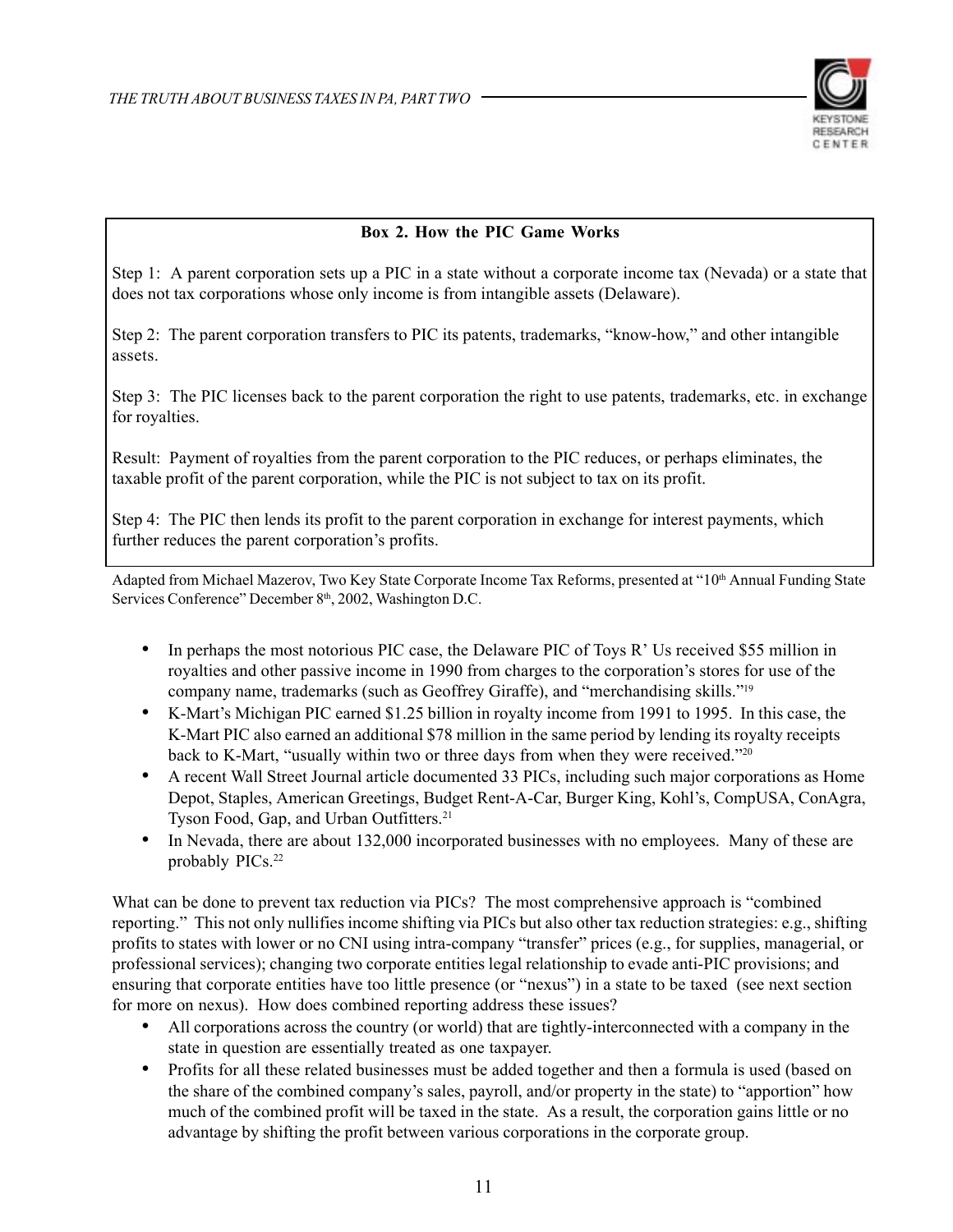

Sixteen states currently require combined reporting – Alaska, Arizona, California, Colorado, Hawaii, Idaho, Illinois, Kansas, Maine, Minnesota, Montana, Nebraska, New Hampshire, North Dakota, Oregon, and Utah.

Short of the comprehensive reform of combined reporting, seven states – Alabama, Connecticut, Massachusetts, Mississippi, New Jersey, North Carolina, and Ohio – have enacted legislation that deals directly with artificial income shifting via PICs.<sup>23</sup> Though not as comprehensive as combined reporting, these "anti-PIC" provisions do not allow a deduction from gross income for royalties and interest paid to related corporations. In New Jersey, the Business Tax Reform Act enacted in 2002 limited the ability of corporations to deduct royalty payments and other intangible expenses paid to affiliates, but continued to allow these deductions for "non-tax avoidance" situations. The New Jersey approach makes disallowance the general rule, the effect of which is that a company must secure prior approval for the deduction.<sup>24</sup>

Given that the formula used to compute Pennsylvania's second CSF tax includes net income, both the CNI and the CSF tax in Pennsylvania are eroded by income shifting strategies.

# *Nexus and "Nowhere Sales"*

A federal law (Public Law 86-272) prohibits states from subjecting a corporation to income tax on profit earned in the state unless the state has a sufficient presence or "nexus" in the state (defined by having property or non-sales employees in a state). Thus states cannot tax the profits from corporations that only make sales in a state. As a result, the possibility exists that these profits will not be taxed in any state, leading to what is called "nowhere income."

To tax some of what would otherwise be "nowhere income" states may establish what is called a "throwback rule." For corporations that do produce a good or service in a state (and thus have sufficient nexus to be taxed), such a rule "throws back" to the state a share of the income from other states where the corporation does not have nexus. (The share is set, or apportioned, based the corporation's share of sales, payroll, and/or property in the state as a portion of the totals in all states where the corporation has nexus.) Without a throwback rule, as much as 60 percent of the profits of a resident Pennsylvania corporation may be "nowhere income"— profit not subject to tax in any state.

Twenty-five states – Alabama, Alaska, Arkansas, California, Colorado, Hawaii, Idaho, Illinois, Indiana, Kansas, Maine, Mississippi, Missouri, Montana, New Jersey, New Hampshire, New Mexico, North Dakota, Oklahoma, Oregon, Texas, Utah, Vermont, West Virginia, Wisconsin – have a throwback, or similar rule, in effect.

### *Minimum Tax*

With the elimination of the \$200 minimum for the Capital Stock and Franchise tax beginning in 2000, Pennsylvania now imposes no minimum tax on corporations. There are thus many Pennsylvania corporations that pay nothing under the CNI or the CSF tax. Along with other changes to make the system of corporate taxation more equitable, the enactment of a corporate minimum tax would ensure that all corporations make a contribution to funding the variety of public services that enable them to operate successfully in Pennsylvania. New Jersey recently raised its minimum corporate tax on C corporations from \$200 to \$500.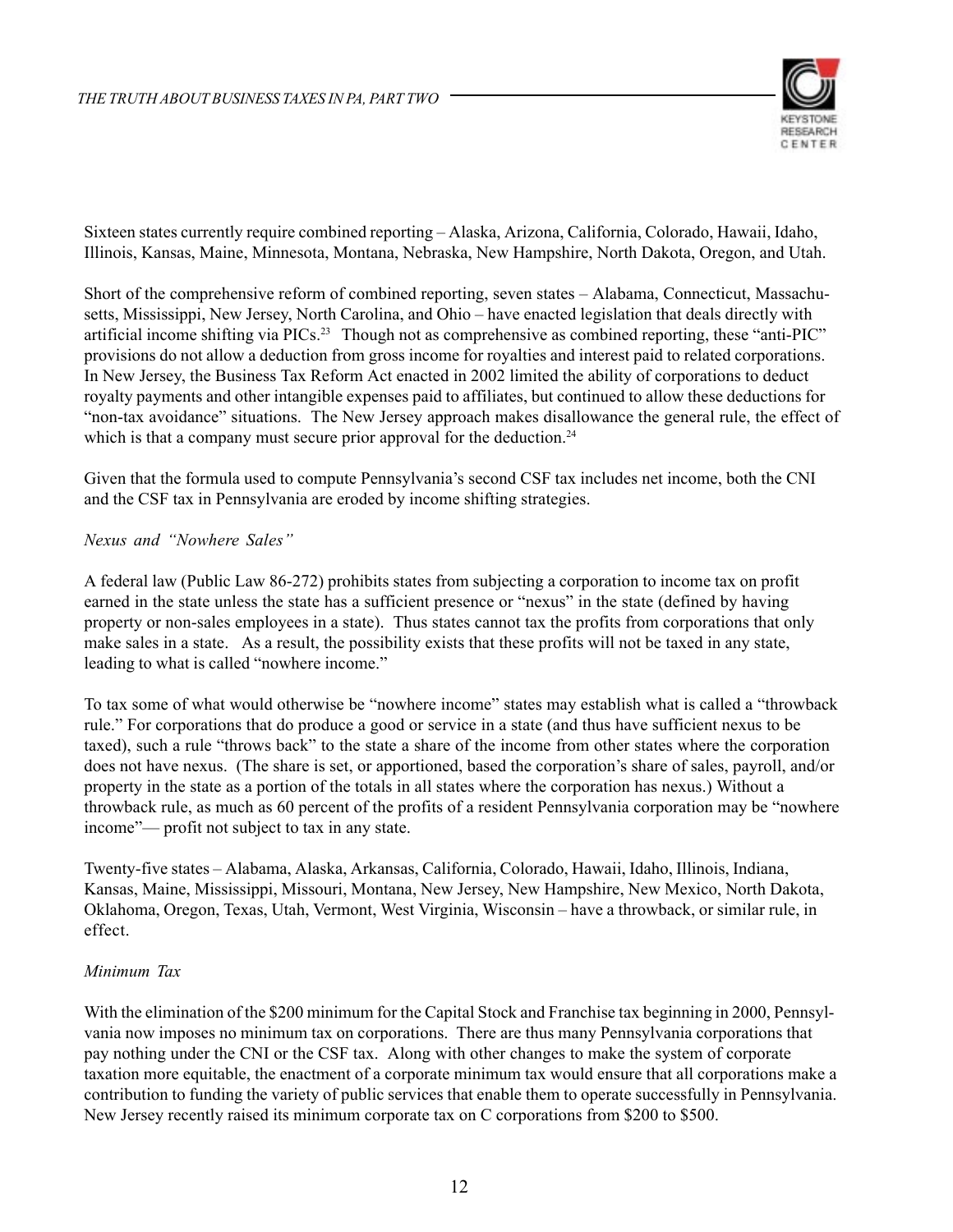

# *Subchapter S Corporations*

As noted above, there is a large difference between the CNI tax rate of 9.99 percent and the PIT rate of 2.8 percent. As a recent report on corporate taxation noted, limited liability companies "offer new means for corporations and other businesses to engage in tax avoidance."25 Preventing artificial income shifting, with the result that corporations pay more under the CNI, would encourage more companies doing business in Pennsylvania to become Subchapter S corporations to reduce their income tax liability. Pennsylvania could impose an entity level tax on Subchapter S corporations to narrow the gap between the CNI tax rate and the rate paid by Subchapter S corporations.

# **Conclusion**

This paper establishes that Pennsylvania taxes on corporations are unevenly distributed and that the share of state tax revenues collected by taxes on corporations alone has fallen steadily over time. Two factors contributing to the fall in the corporate tax share of state revenues have been cuts in the CNI and CSF tax rates and a rise in the number of S corporations that do not pay the CNI. Another factor likely contributing to falling CNI and CSF tax revenues is more widespread use of PICs and other mechanisms that shift corporate profit, on paper, away from Pennsylvania.

We do not know more about the importance of income-shifting to lowering Pennsylvania's corporate tax collections because companies are not required to disclose state taxes. For the same reason, we do not know the characteristics of corporations that do pay substantial taxes, especially on the CNI. In some respects, it is something of a puzzle that any corporation pays a sizable CNI tax, given that consultants have become so proficient at shifting reported profit to where it will be taxed lightly or not at all. Are some companies paying substantial CNI tax medium-sized, home-grown companies less inclined to hire sophisticated tax planners? Are other corporations, which might be held out as model corporate citizens, paying because they have an ethical distaste for tax avoidance?

What we do know is that diminishing collections under the CNI and the CSF tax exacerbate the current state budget crisis. Over the longer run, phasing out the CSF and watching as revenues under the CNI dwindle further could create a gaping "structural deficit" in Pennsylvania. To point this out does not mean that we take a strong position against the idea of lower business taxes in the long run. As we noted in our previous business tax paper, "[A] case can be made for lower taxes on corporate profits and capital IF adequate revenues can be collected in other ways to meet the state's development needs."26

In the short run, we have three recommendations.

1. The Pennsylvania Department of Revenue should make a public report, by the end of March, on the characteristics of corporations that pay different levels of CNI and CSF tax. At minimum, this report should indicate, by company size (measured by number of employees in Pennsylvania) for various ranges (top 50 companies, second 50, next 100 and so on) how many companies pay nothing, little, or more substantially under the CNI and what total revenues collected are from those who pay substantially in each company size group.<sup>27</sup> Using federal data sources, the reported U.S. profits of the groups of companies that pay different amounts under the Pennsylvania CNI should be reported. Finally, DOR should also profile the companies that pay most substantially under the CNI.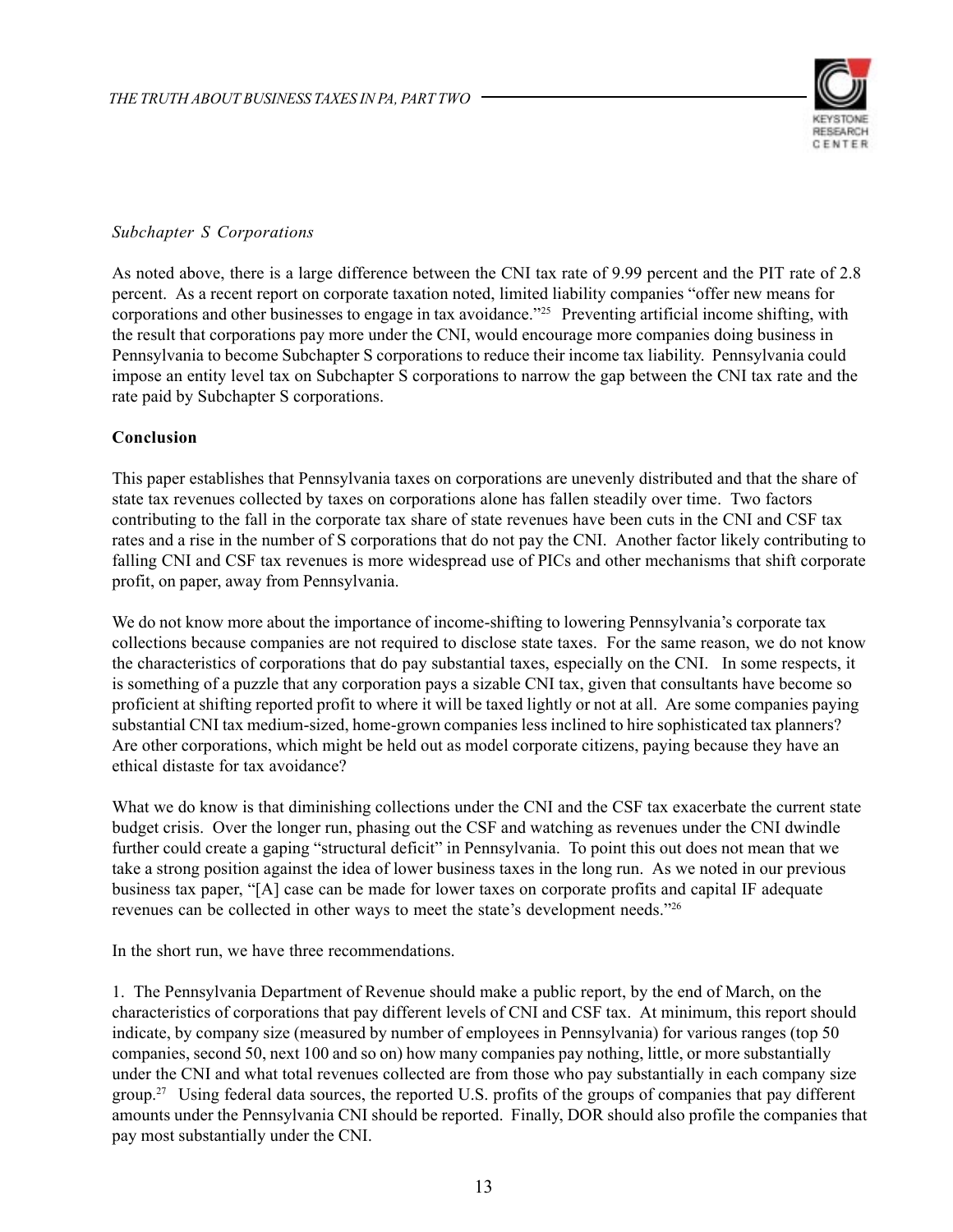

2. Policymakers should consider the options presented here for reducing the number of companies who pay little or nothing under the CNI (and CSF). This could ensure more equitable corporate taxes and make a modest contribution to closing the state's budget deficit.

3. Over the longer run, the state needs fundamental reform of corporate taxes as well as of the tax system as a whole. In conjunction with some of the options proposed here, long-term reform might include lowering the CNI rate and phasing out the CSF as a separate tax. Any such changes must be accomplished in a package that is seen as equitable in terms of the total tax burden on corporations vs. individuals and with regard to the distribution of the tax burden across corporations and the tax burden across individuals at different income levels. Any comprehensive tax reform must also raise revenues adequate to the state's educational, infrastructure, and other needs.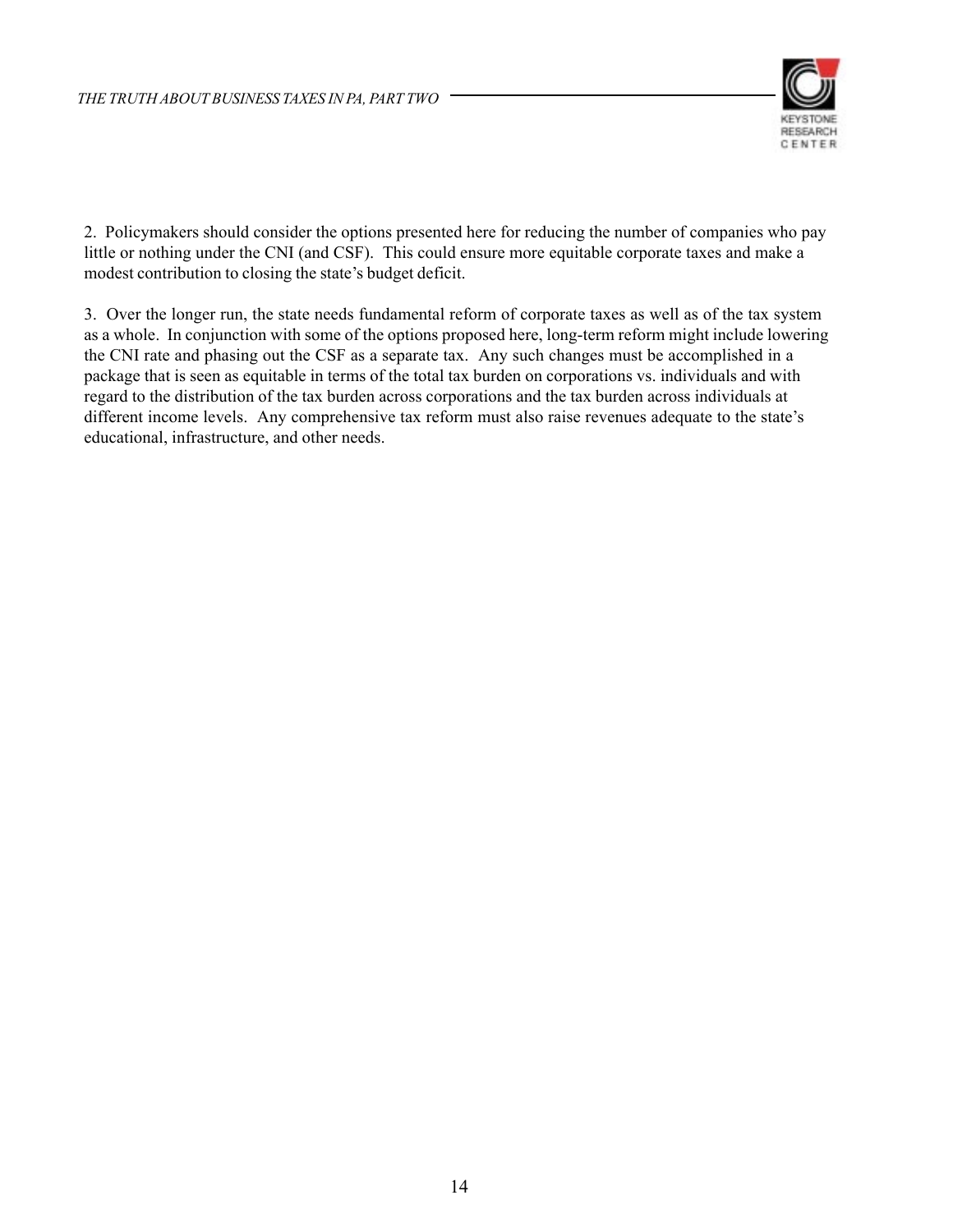

# **ENDNOTES**

<sup>1</sup> National Conference of State Legislatures, State Budget Update: November 2002 (Washington D.C.: National Conference of State Legislatures), pp. 12 and 21.

2 Reported in John Sullivan, "PA's Budget Deficit Is Getting Worse," *The Philadelphia Inquirer*, February 8, 2003, p. B01.

<sup>3</sup> This General Fund figure is based on projections made at the beginning of Fiscal Year 2002-03 (July). Monthly revenue projections from the Department of Revenue indicate that revenues will fall considerably short of this projection. See footnote 2.

<sup>4</sup> The total for consumption taxes reflects the increased cigarette tax from \$0.31 to \$1.00 per pack enacted in 2002.

<sup>5</sup> While the share of General Fund revenue from corporate taxes has declined, there has not been an absolute decline in corporate tax revenues in Pennsylvania. In nominal terms, corporate tax revenue in Pennsylvania has risen from \$1 billion in fiscal year 1971-72 to a peak of \$4.2 billion in fiscal year 1999-00 to a projected \$3.9 billion in the current fiscal year (although this latter figure will likely be lower, see Footnote 3). In inflation-adjusted terms, revenues in 1999-00 and 1971-72 were virtually identical.

6 Estimate provided in Commonwealth of Pennsylvania, *Governor's Executive Budget 2002-03* (Harrisburg: Office of the Governor, 2002), p. D13.

<sup>7</sup> Dan R. Bucks, "Trends and Issues in State and Local Taxation," Testimony before the Committee to Study State and Local Taxes (Ohio), September 17, 2002, cited in Zach Schiller, *Ohio's Vanishing Corporate Franchise Tax* (Policy Matters Ohio, October 2002), p. 10.

8 Data on the distribution of corporate tax liability are from the Pennsylvania Department of Revenue, *The Statistical Supplement for The Pennsylvania Tax Compendium Fiscal Year 2000-01* (Harrisburg: Department of Revenue, March 2002).

9 See Pennsylvania Department of Revenue, *The Tax Compendium* (Harrisburg: Department of Revenue, June 2001), p. 3.

10 See Pennsylvania Department of Revenue, *Tax Year 1997 Statistics on Capital Stock/Franchise Tax, Corporate Net Income Tax* (Harrisburg: Department of Revenue, December 2002), p. 12.

<sup>11</sup> See Pennsylvania Department of Revenue, *The Tax Compendium* (Harrisburg: Department of Revenue, June 2001), p. 4.

<sup>12</sup> While the statutory minimum for the CSF tax was \$200 in 1999, the range of \$0-200 includes "taxpayers" with partial tax years paying an apportioned minimum tax, as well as taxpayers paying the statutory minimum tax (\$200)." See Pennsylvania Department of Revenue, *The Statistical Supplement for The Pennsylvania Tax Compendium Fiscal Year 2000-01* (Harrisburg: Department of Revenue, March 2002), p10, fn 1.

13 See Pennsylvania Department of Revenue, *Tax Year 1997 Statistics on Capital Stock/Franchise Tax, Corporate Net Income Tax* (Harrisburg: Department of Revenue, December 2002), p. 2.